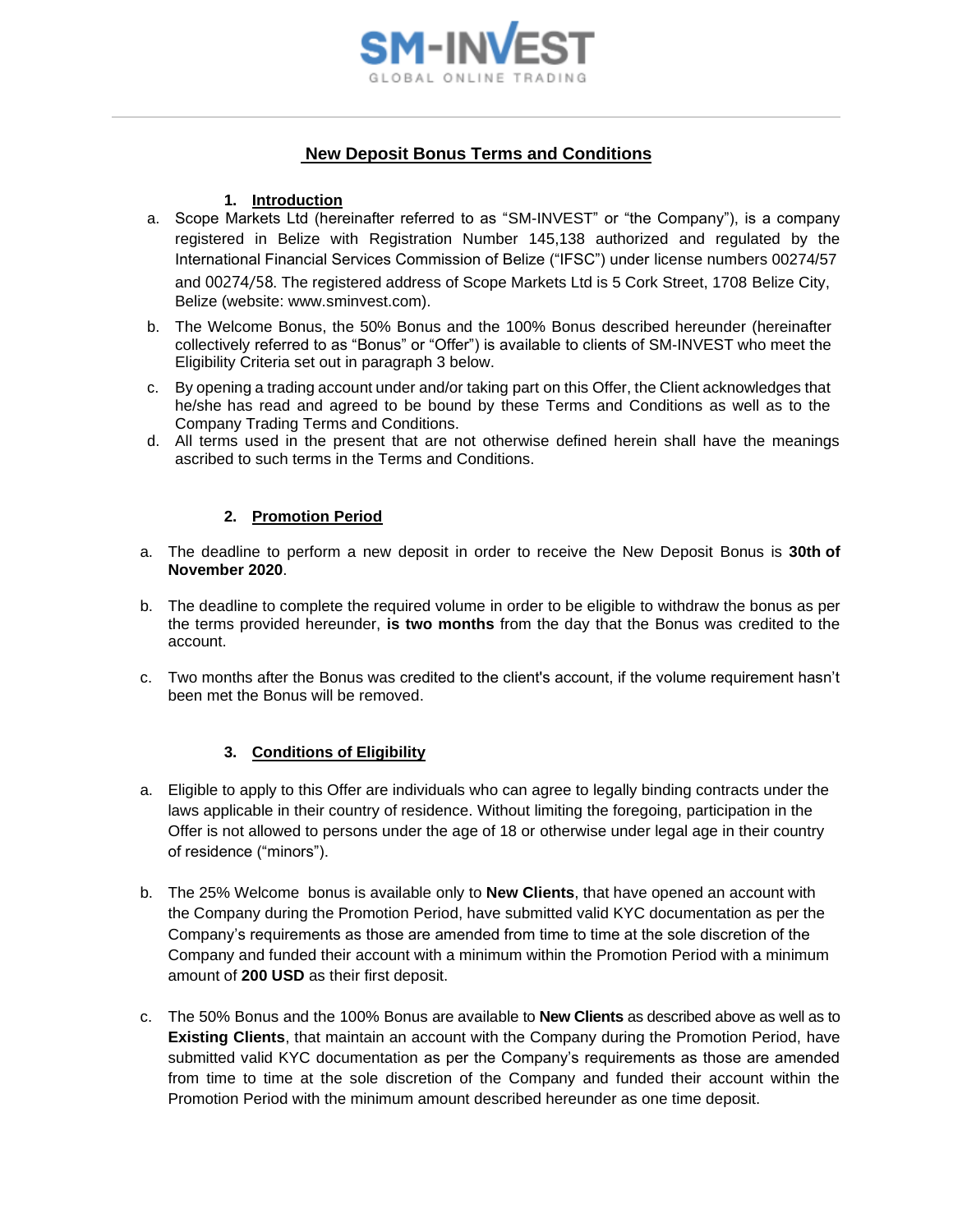

- d. Participation of 'intermediaries/Related Parties' in the Offer is prohibited. If the registration and/or deposit date and/or trading date of a participant in the Offer corresponds with the registration and/or trading information, including but not limited to IP address, trading from the same device of another participant in the Offer, the Company reserves the right to regard this matching as a reason for immediate disqualification. For the purposes hereof, the term 'Intermediaries/Party(ies)', when used in these Terms and Conditions, unless the context otherwise requires, shall mean to include any person or entity bearing a relationship with any participant in the Offer, including without limitation:
	- 1. Family member, such as brother, sisters, spouses, ancestors, lineal descendants and collateral descendants.
	- 2. Person or entity, whom any participant in the Offer, directly or indirectly through one or more intermediaries, controls, or whom directly or indirectly through one or more intermediaries, is controlled by or is under common control with any participant in the Offer, for purposes of this definition, the term 'control'( including with correlative meaning, the terms 'controlled by' and 'under common control with'), as uses with respect to any participant in the Offer, shall mean the possession, directly or indirectly through one or more intermediaries, of the power to direct or cause the direction of management policies of such person or entity, whether through ownership of voting securities or otherwise.
	- 3. Similarly, persons associated in any manner whatsoever with the Company and/or with the specific websites and/or social network sites on which the Company may be running from time to time certain specific bonus/promotions, contest and/or surveys, in the context of which access to the Offer is offered, are not allowed to participate in the offer.
- e. This Offer cannot be combined with any other Bonus /Promotions SM-INVEST may offer. Should a Client's trading account already have an existing Bonus, they will not be able to opt into this promotion or by accepting these Terms and Conditions, the Client also accepts that the previous Bonus will be removed prior to the new Offer being applied.
- **f. The client must send an e-mail to backoffice@sminvest.com, with their account number with the bonus code "New Deposit Bonus", in the e-mail subject to have the bonus credited to the account. By sending a request, the client agrees and accepts the terms and conditions of this Offer. If the client starts trading before requesting the bonus, the account will not be granted with the bonus.**
- g. This Bonus can be applied only once, per person regardless of the number of accounts. This Bonus cannot be transferred between trading accounts within SM-INVEST.
- h. This Offer is not applicable to clients from United Arab Emirates, Pakistan, China and Ukraine.

## **4. Specific New Deposit Bonus Terms**

a) The amount of the bonus will be calculated as a percentage of the amount of client's new deposit within the Promotion Period. The percentage to be taken into account while calculating the amount of bonus will be as shown below: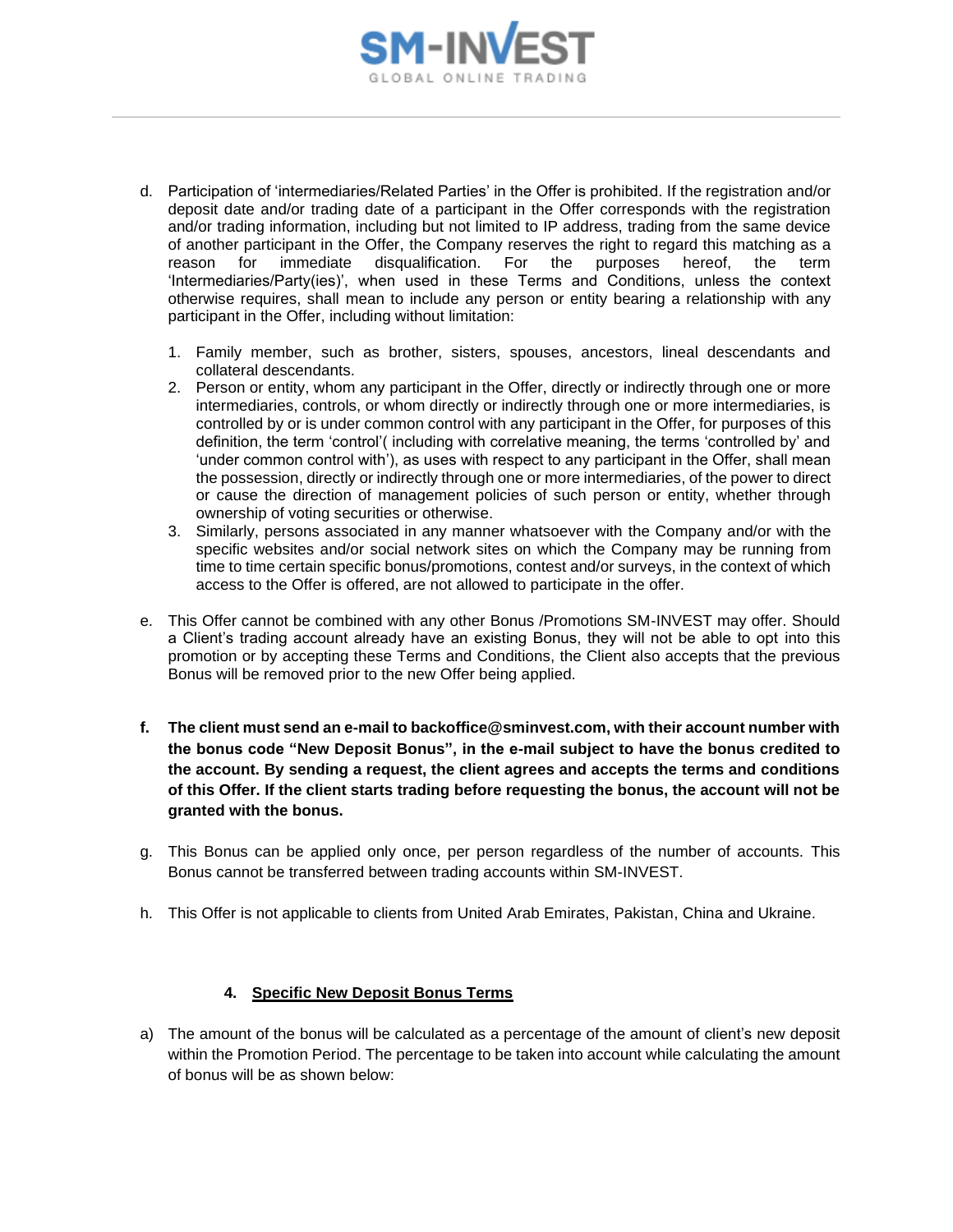

- **25% Welcome Bonus** of the amount of a first deposit that is between 200 USD to 1,000 USD (available only to New Clients)
- **50% Bonus** of the amount of a new deposit that is between 1000 USD to 5,000 USD (available to New and Existing Clients)
- **100% Bonus** of the amount of a new deposit that is between 5001 USD to 25,000 USD (available to New and Existing Clients)
- b) It shall be noted that the amounts of deposits cannot be summed, the bonus can be received only on a one-time deposit (e.g. the client deposits 750 USD and 250 USD, this will not be considered as 1000 USD deposit and the bonus will not be credited).
- c) The Client can combine the Welcome and/or the 50% Bonus and/or the 100% Bonus during the Promotion Period. The Welcome Bonus will be available only once to an eligible New Client. There is no limitation on how many times a client will be able to receive the 50% Bonus and the 100% Bonus as long as the maximum bonus amount to be received cumulatively by a Client during the Promotion Period as per this Offer shall not exceed 25000 USD.
- d) This Bonus can be withdrawn when the client meets the Minimum Trading Volume. The Minimum Trading Volume equals to "one (1) Effective Round Turn Lot" for every 10USD Bonus.
	- 1. One Effective Round Turn Lot" shall mean:
- For spot currency pairs: 100,000 (one hundred thousand) units of the base currency of the currency pair being traded on the Company's trading platform.
	- For commodity CFDs' and stock index CFDs: ten (10) "full lots (open and close)" of the CFD traded on the Company's platform.
	- For crypto currency CFDs: one (1) full lot (open and close)" of the crypto currencies traded on the Company's platform.

For every lot of BTC 5\$; For every lot of ETH and Dash and BCH 1\$; For every lots of LTC, ZEC, XMR and XRP 0.5\$

Will be counted during calculating the effective round turn lot volume.

- 2. Round turn means a closed position (open and close) on the Company's Platform and excludes a fully hedged position where a client may be long and short of the same instrument.
- 3. Trading volume in **spot indices** and **shares** will not be included when calculating the volume requirement.
- 4. Illegal trading positions and positions performed through scalping will not be considered when calculating the Minimum Trading Volume. Scalping is defined as positions opened and closed or the other side of the initial position is opened in less than 120 seconds.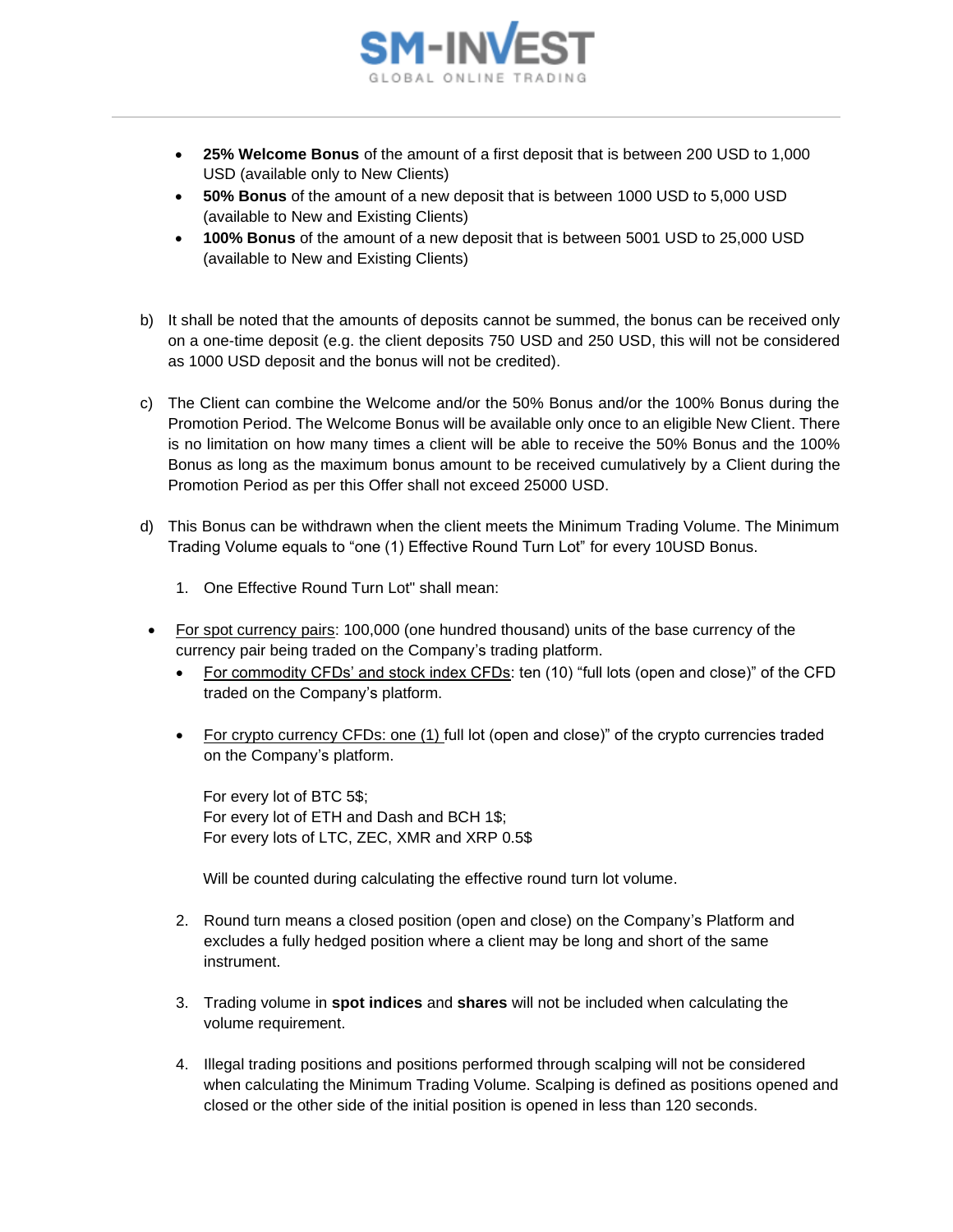

5. Any open positions will not be included while calculating the Minimum Trading Volume.

**Example**: Client's Deposit within the bonus period is \$2,000. SM-INVEST will credit the Client's account with \$1,000 (\$2000\* 50% ) within 24 hours, after receiving the required email. For the Client to be able to process withdrawal of his bonus, the Client must do a minimum of 100 full lots (\$1000/\$10) within 2 months from the time of deposit.

If the client trades only BTC, to be eligible for earning the bonus, they will need to trade (\$1000/\$5) 200 BTC within 2 months from the time of deposit.

- e) Illegal trading positions will not be considered when calculating the minimum trading volume.
- f) **The New Deposit Bonus is to be used only for opening new positions and will not be calculated against trading losses. This means that:**
	- **The Margin Stop Out Mechanism as applicable to the subject trading account will be triggered without taking into consideration the bonus amount available in the trading account: and/or**
	- **When the Client account's equity reaches the bonus amount available in the subject trading account, the negative balance protection mechanism will be effectuated, meaning that all positions will be closed, and trading will be ceased.**
- g) Should the client make a withdrawal during the Promotion Period, the amount of Bonus will be removed. It is provided that, if the client makes a withdrawal after receiving their Bonus, but has not traded the Minimum Trading Volume, the client is eligible to receive any amounts deposited, plus or minus any trading profit or loss. The Bonus will be forfeited.
- h) In order to be able to withdraw the amount of Bonus, clients need to achieve the minimum trading volume as mentioned in "Clause 4 a, b & c" above and also complete all the KYC requirements as determined by the Company from time to time.

## **5. General Terms**

- a. It shall be noted that it may take up to 24 hours before any Bonus is added to the account of an Eligible Client.
- b. The Company reserves the right, at its reasonable discretion, to decline the participation of any client and/or to discontinue this Offer to any of its clients, without having to explain the reasons. Such clients will be informed via email.
- c. The Company reserves the right to alter, amend or terminate this Offer at its sole and absolute discretion. Notification of any alterations will be sent via email to clients. It shall be noted that participation in this Offer constitutes acceptance and agreement to abide by any such alterations, amendments and/or changes.
- d. Any indication or suspicion, at the Company's sole discretion, of any form of arbitrage (including but not limited to risk free profiting), abuse (including but not limited to participant's trading activity patterns that indicate that the participant solely aims to benefit financially from the credit trading